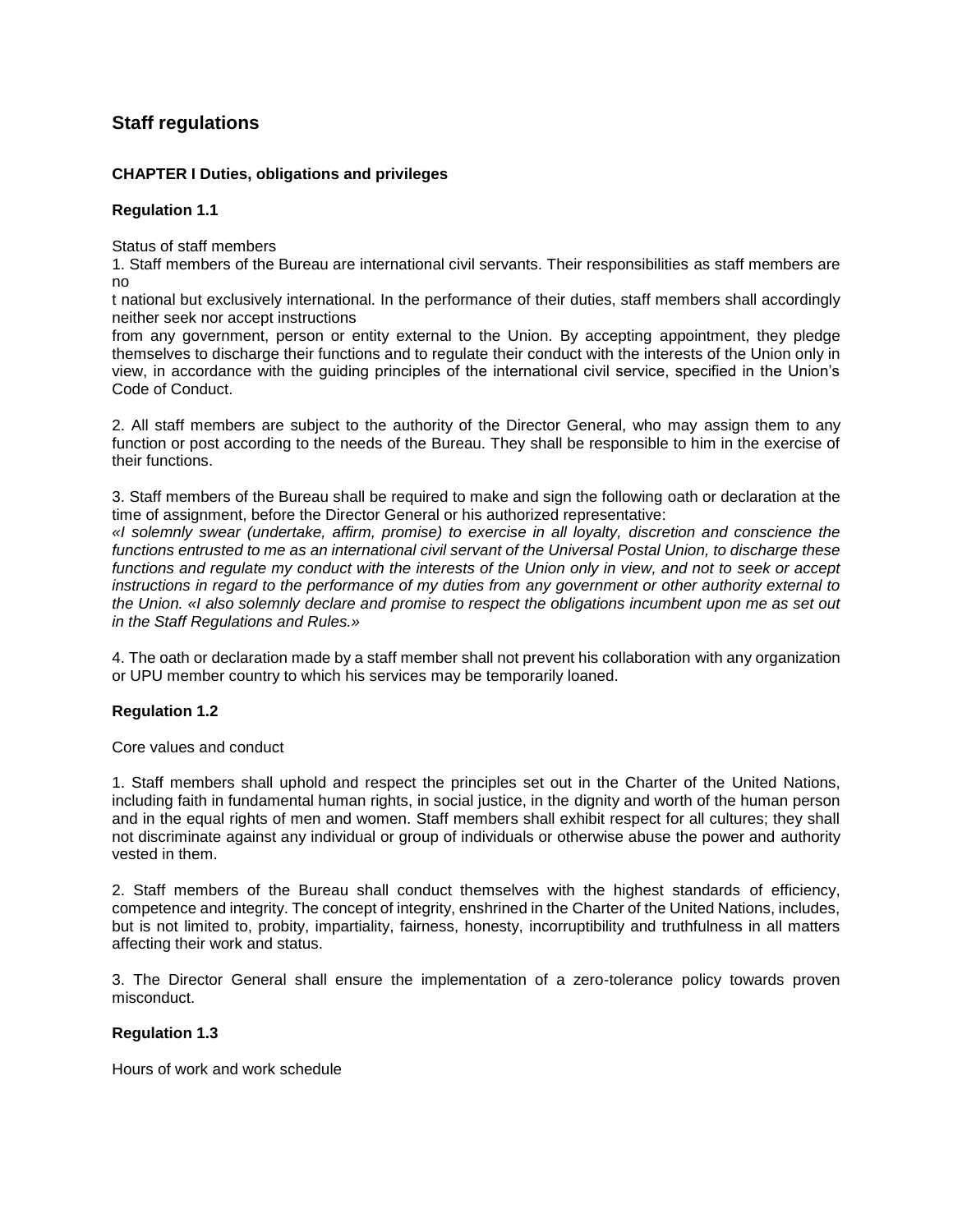The Director General shall determine the length of the working week in accordance with the general practice of the organizations of the United Nations common system based in Switzerland. He shall establish the normal working hours.

#### **Regulation 1.4**

Duties, rights and obligations of staff members

1. In the performance of their duties, staff members shall refrain from approaching government representatives or any members of the Union's bodies to seek their assistance in respect of their personal situation or that of another staff member.

2. While staff members' personal views and convictions, including political and religious convictions, remain inviolable, staff members shall ensure that those views and convictions do not adversely affect their official duties or the interests of the Union.

3. Staff members shall use the property and assets of the Union only for official purposes and shall exercise reasonable care when doing so. They shall not use their office or knowledge gained from their official functions for their private gain or that of a third party or to cause prejudice to others.

4. Staff members have the duty to report any breach of the Union's Regulations and Rules to the official or entity within the Union whose responsibility it is to take appropriate action, and to cooperate with duly authorized audits and investigations. A staff member who reports such a breach in good faith or who cooperates with an audit or investigation has the right to be protected against any retaliation for doing so, in accordance with the Union's whistleblower protection policy.

5. Making a complaint or providing information that is intentionally false or misleading constitutes misconduct and may result in disciplinary measures.

6. Staff members shall avoid assisting third parties in their dealings with the Union where this might lead to actual or perceived preferential treatment, including without limitation procurement matters or prospective employment discussions.

7. Staff members may not be actively associated with the management of, or hold a financial interest in, any profit making, business or other concern, if such association or financial interest should benefit them or the concern in question by reason of their official position with the Union.

#### **Regulation 1.5**

#### Impartiality

1. As international civil servants, staff members shall remain independent of any authority outside the Union; their conduct shall reflect their independence.

2. Staff members shall not engage in any activity that is incompatible with the proper discharge of their duties with the Union. They shall avoid any action and, in particular, any kind of public pronouncement which may adversely reflect on their status, or which is incompatible with the integrity, independence and impartiality required by the status of international civil servants.

3. Staff members shall serve only the interests of the Union, not that of an individual or organizational unit, and shall be independent of any governments and of any persons or entities external to the Union.

#### **Regulation 1.6**

Discrimination, harassment and abuse of authority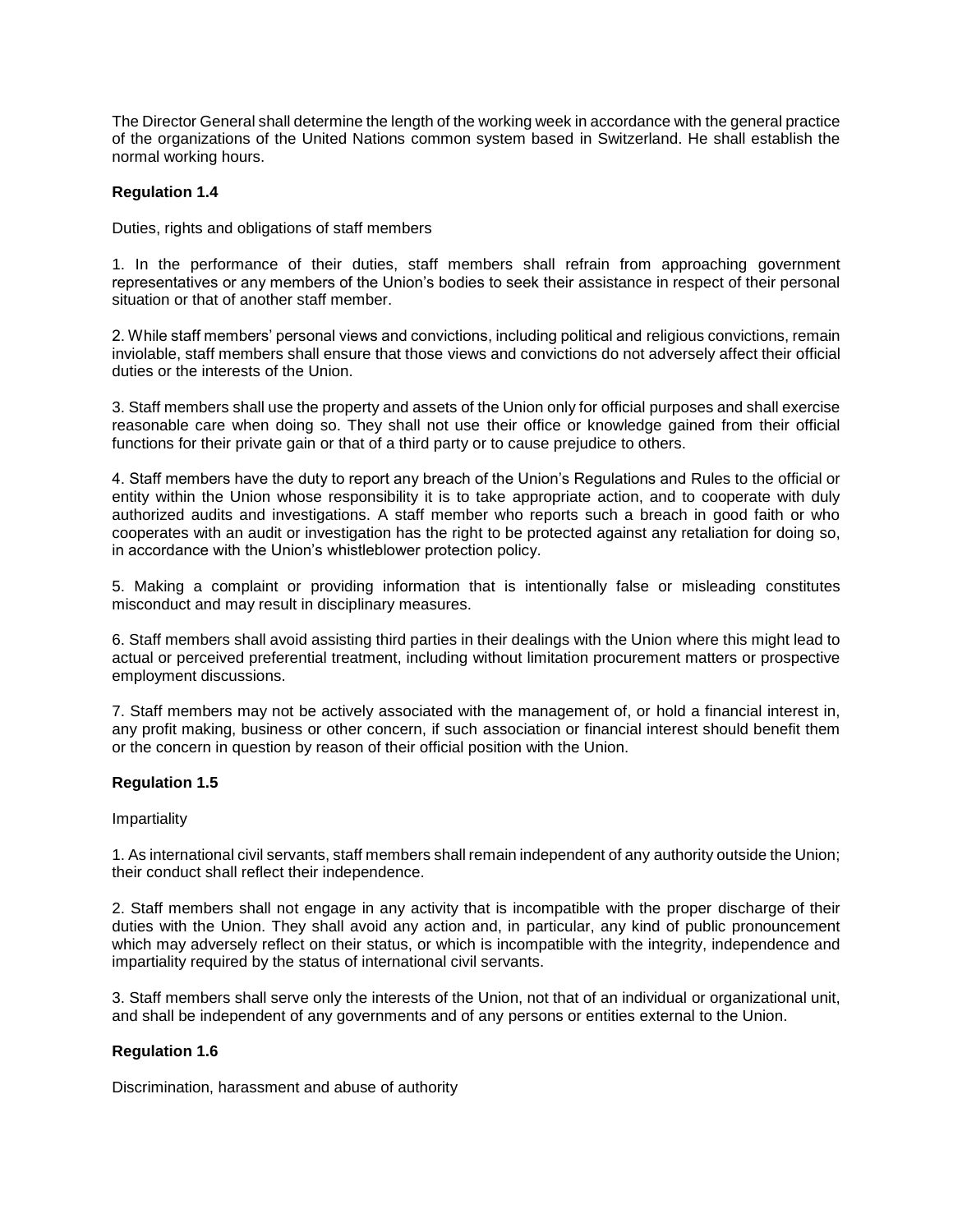1. Staff members shall not engage in any form of harassment, nor shall they abuse their authority or use their power or position in a manner that is offensive, humiliating, embarrassing or intimidating to another person.

2. The Director General is responsible for taking necessary measures to protect staff members from exposure to any form of discrimination and harassment through preventive and corrective measures. Cases of harassment shall therefore be dealt with seriously and, if proven, may lead to disciplinary measures.

3. Making a complaint or providing information that is intentionally false or misleading constitutes misconduct and may result in disciplinary measures.

### **Regulation 1.7**

Disclosure and use of information

1. Staff members shall exercise the utmost discretion in regard to all matters of official business. Except in the normal course of their duties, they shall not communicate to any government, entity, person or any other source any information known to them by reason of their official position without prior authorization of the Director General.

2. Staff members shall not use to their personal advantage any information that has not been made public and is known to them by reason of their official position, except in the course of their duties or by authorization of the Director General. These obligations do not cease upon separation from service.

3. Only duly authorized staff members shall address the media. When addressing the media, staff members shall regard themselves as speaking in the name of the Union and avoid personal references and views. In no circumstances shall they use the media to further their own interest, to air their own grievances, to reveal unauthorized information, to damage the image of the Union or the Bureau, or to attempt to influence the Union's decisions. Any unauthorized deviation from this policy constitutes misconduct and may result in disciplinary measures.

#### **Regulation 1.8**

Outside employment and activities

1. Except as otherwise authorized, staff members shall not engage in any outside activity, whether remunerated or not, that relates to the purpose, activities or interests of the Union.

2. Any outside activity shall not interfere with their obligations or be incompatible with their status or conflict with the interests of the Union

#### **Regulation 1.9**

Honours, gifts and remuneration from outside sources

3. Except as otherwise authorized, staff members may not accept any honour, decoration, favour, gift, economic benefit or remuneration from any government or from any other source external to the Union, without first obtaining the approval of the Director General.

4. If the refusal of an unexpected honour, decoration, favour or gift from a government would cause embarrassment to the Union, the staff member may receive it on behalf of the Union and then report and entrust it to the Director General through established procedures.

#### **Regulation 1.10**

Political activities